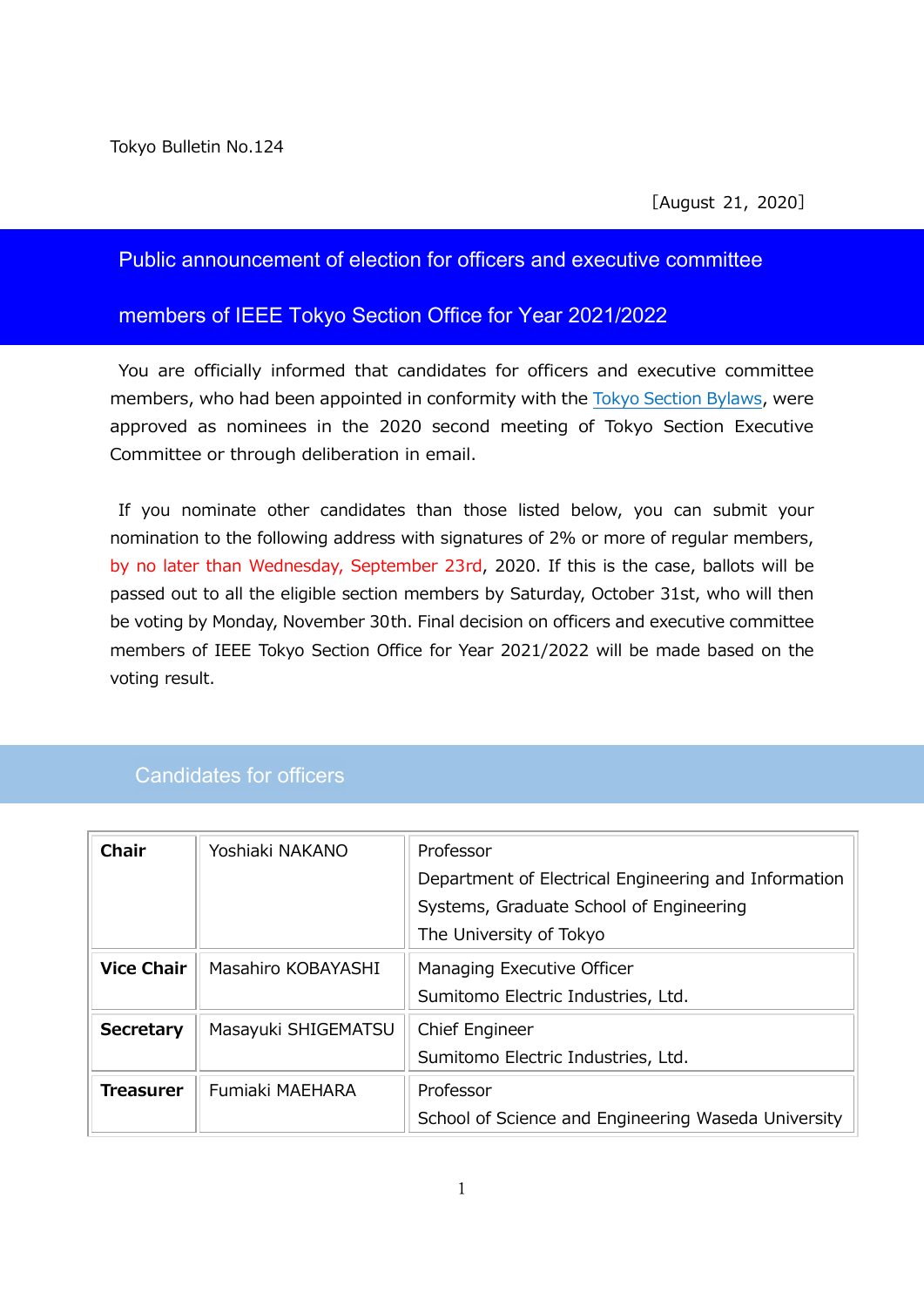# Candidates for executive committee members

| <b>Chapter</b><br><b>Operations</b>     | Yukihiro BANDOH       | Distinguished Engineer<br>Nippon Telegraph and Telephone Corporation                                                                                        |
|-----------------------------------------|-----------------------|-------------------------------------------------------------------------------------------------------------------------------------------------------------|
| <b>Fellow</b><br><b>Nominations</b>     | Akihiko KASUKAWA      | Senior Fellow<br>Furukawa Electric Co., Ltd.                                                                                                                |
| <b>Membership</b><br><b>Development</b> | Tomoyuki YOKOTA       | <b>Associate Professor</b><br>Department of Electrical Engineering and<br>Information Systems, Graduate School of<br>Engineering<br>The University of Tokyo |
| <b>Nominations</b>                      | Shiro RYU             | Professor<br>School of Interdisciplinary Mathematical Sciences<br>Meiji University                                                                          |
| <b>Technical</b><br>Program             | Makoto HIGAKI         | Senior Research Scientist<br>Toshiba Corp.                                                                                                                  |
| <b>Student</b><br><b>Activities</b>     | <b>Akira NAKAMURA</b> | Associate Professor<br>Kanagawa University                                                                                                                  |
| <b>Publications</b>                     | Eiji TSUMURA          | Manager, Integrated Optical Modules Department,<br>Transmission Devices Laboratory<br>Sumitomo Electric Industries, Ltd.                                    |
| <b>History</b>                          | Hiroshi SUZUKI        | Director<br>Meta Engineering Research Institute                                                                                                             |

## [Address]

IEEE Tokyo Section Office Room 517, Kikai Shinko Kaikan, 3-5-8 Shibakoen, Minato city, Tokyo 105-0011 Email : [tokyosec@ieee-jp.org](mailto:tokyosec@ieee-jp.org)